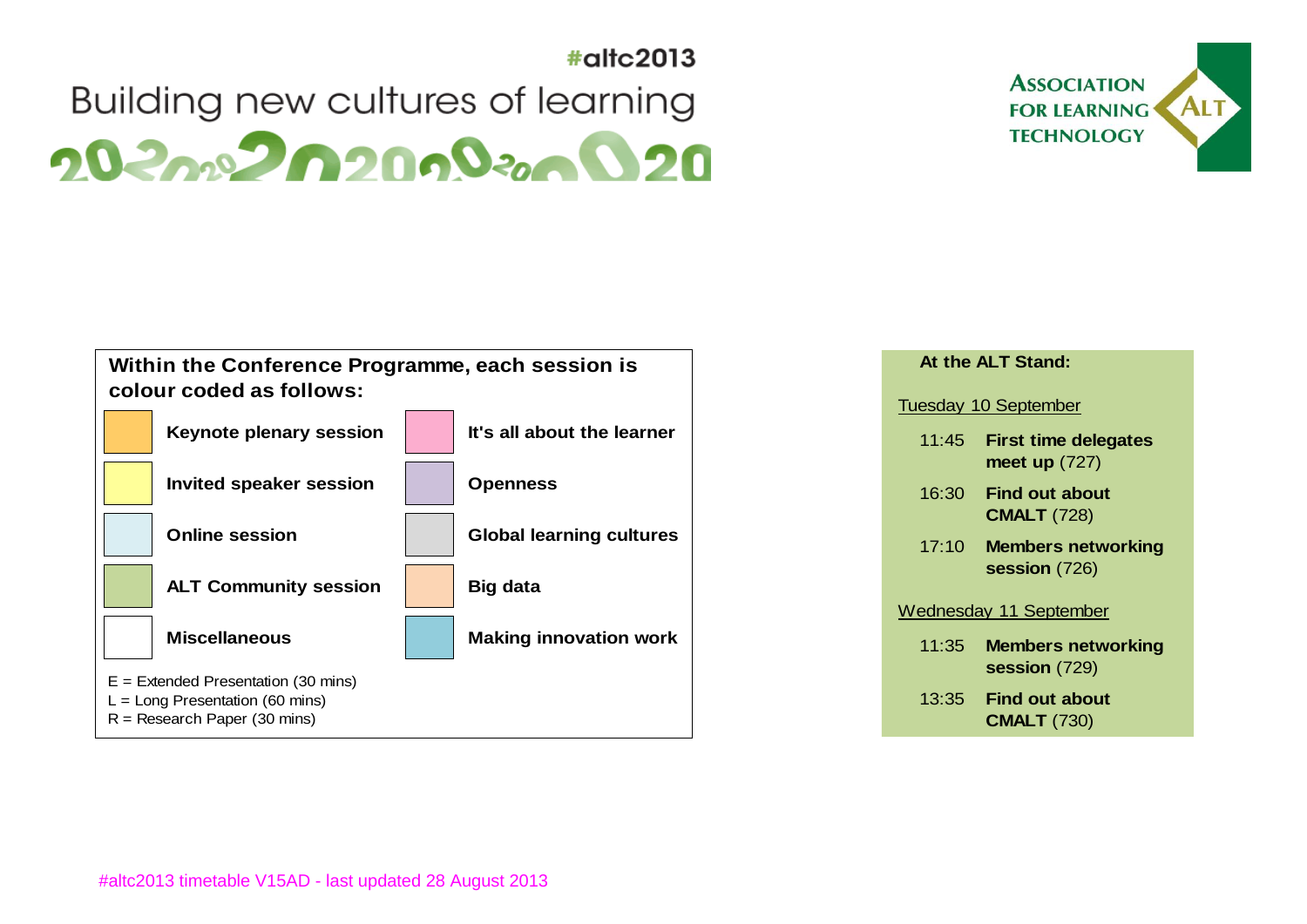## **Tuesday 10th September**

|       | <b>Conference Theatre</b>                                                                                   | <b>Conference Suite 1</b>                                                       | <b>Conference Suite 2</b>                      | <b>Conference Suite 3A</b>  | <b>Conference Suite 3B/C</b>                                                    | <b>Conference Suite 4</b>   |
|-------|-------------------------------------------------------------------------------------------------------------|---------------------------------------------------------------------------------|------------------------------------------------|-----------------------------|---------------------------------------------------------------------------------|-----------------------------|
| 09.30 | <b>Registration and networking</b>                                                                          |                                                                                 |                                                |                             |                                                                                 |                             |
| 10.30 | LIVE<br><b>Introduction from the conference co-chairs</b> , Haydn Blackey and Malcolm Ryan - Main Theatre   |                                                                                 |                                                |                             |                                                                                 |                             |
| 10.40 | LIVE<br><b>Welcoming Address</b> by Alan Ford, Pro Vice-Chancellor, University of Nottingham - Main Theatre |                                                                                 |                                                |                             |                                                                                 |                             |
| 10.50 | <b>LIVE</b><br><b>Keynote Speech</b> by Rachel Wenstone, NUS, Chaired by Haydn Blackey [901] - Main Theatre |                                                                                 |                                                |                             |                                                                                 |                             |
| 11.40 | <b>Shuffle time</b>                                                                                         |                                                                                 |                                                |                             |                                                                                 |                             |
| 11.45 | <b>TEL Crisis</b>                                                                                           | <b>Focus on FE/Adult/Skills:</b><br><b>Research in FE</b>                       | <b>Digital Literacy</b><br>Pedagogy            | <b>Big and Open</b>         | <b>OERs and OSSs</b>                                                            | <b>Assessment counts</b>    |
|       | 342 $(L)$                                                                                                   | 387(L)                                                                          | 321, 461, 426                                  | 397 (E). 438 (E)            | 368, 372, 373                                                                   | 448 $(L)$                   |
| 12.45 | <b>Lunch and Exhibition</b>                                                                                 |                                                                                 |                                                |                             |                                                                                 |                             |
| 13.55 | <b>Global learning issues</b>                                                                               | <b>Focus on FE/Adult/Skills:</b><br><b>FELTAG open</b><br>consultation          | <b>Digital Literacies</b>                      | <b>Pedagogic strategies</b> | <b>Making Open</b><br><b>Systems work</b>                                       | <b>Small is beautiful</b>   |
|       | 367, 484, 425                                                                                               | 720                                                                             | 356, 420, 485                                  | 475, 480, 416               | 378, 396, 343                                                                   | 359 $(L)$                   |
| 14.55 | <b>Shuffle time</b>                                                                                         |                                                                                 |                                                |                             |                                                                                 |                             |
| 15.00 | <b>Invited Speaker</b><br>session: P Gentle and<br><b>C</b> Pegler                                          | <b>Focus on FE/Adult/Skills:</b><br><b>FE Innovation</b>                        | <b>Tablets and</b><br>partnerships             | <b>Learning Scenarios</b>   | <b>Learner technology</b>                                                       | <b>Learning in the Open</b> |
|       | <b>LIVE</b><br>501, 502                                                                                     | 350(L)                                                                          | $371(E)$ , 466 (E)                             | 317 (E), 478 (E)            | 419, 346, 375                                                                   | 360 $(L)$                   |
| 16.00 | <b>Refreshments, networking and Exhibition</b>                                                              |                                                                                 |                                                |                             |                                                                                 |                             |
| 16.30 | <b>Mobiles</b>                                                                                              | <b>Focus on FE/Adult/Skills:</b><br><b>FE eL and social</b><br>media [to 17.30] | <b>Technology for</b><br>Learning              | <b>CMALT experiences</b>    | <b>Helping Students</b>                                                         | <b>Using Opportunities</b>  |
|       | 407, 408                                                                                                    | $445$ (E), 390 (E)                                                              | 442, 446                                       | 449, 453                    | 447, 385                                                                        | 401, 399 (E)                |
| 17.20 | <b>Shuffle time</b>                                                                                         |                                                                                 |                                                |                             |                                                                                 |                             |
| 17.25 | <b>Open Education SIG</b><br><b>Meeting</b><br>721                                                          | <b>Maths4us initiative</b><br>[from 17.30]<br>724                               | <b>White Rose SIG</b><br><b>Meeting</b><br>722 |                             | <b>ALT Online Newsletter: Video in Education SIG</b><br>meet the Editors<br>731 | <b>Meeting</b><br>725       |
|       |                                                                                                             |                                                                                 |                                                |                             |                                                                                 |                             |
|       | 18.15 <b>ALT New Members Reception</b> - Our annual reception for new members                               |                                                                                 |                                                |                             |                                                                                 |                             |
| 18.30 | Dinner                                                                                                      |                                                                                 |                                                |                             |                                                                                 |                             |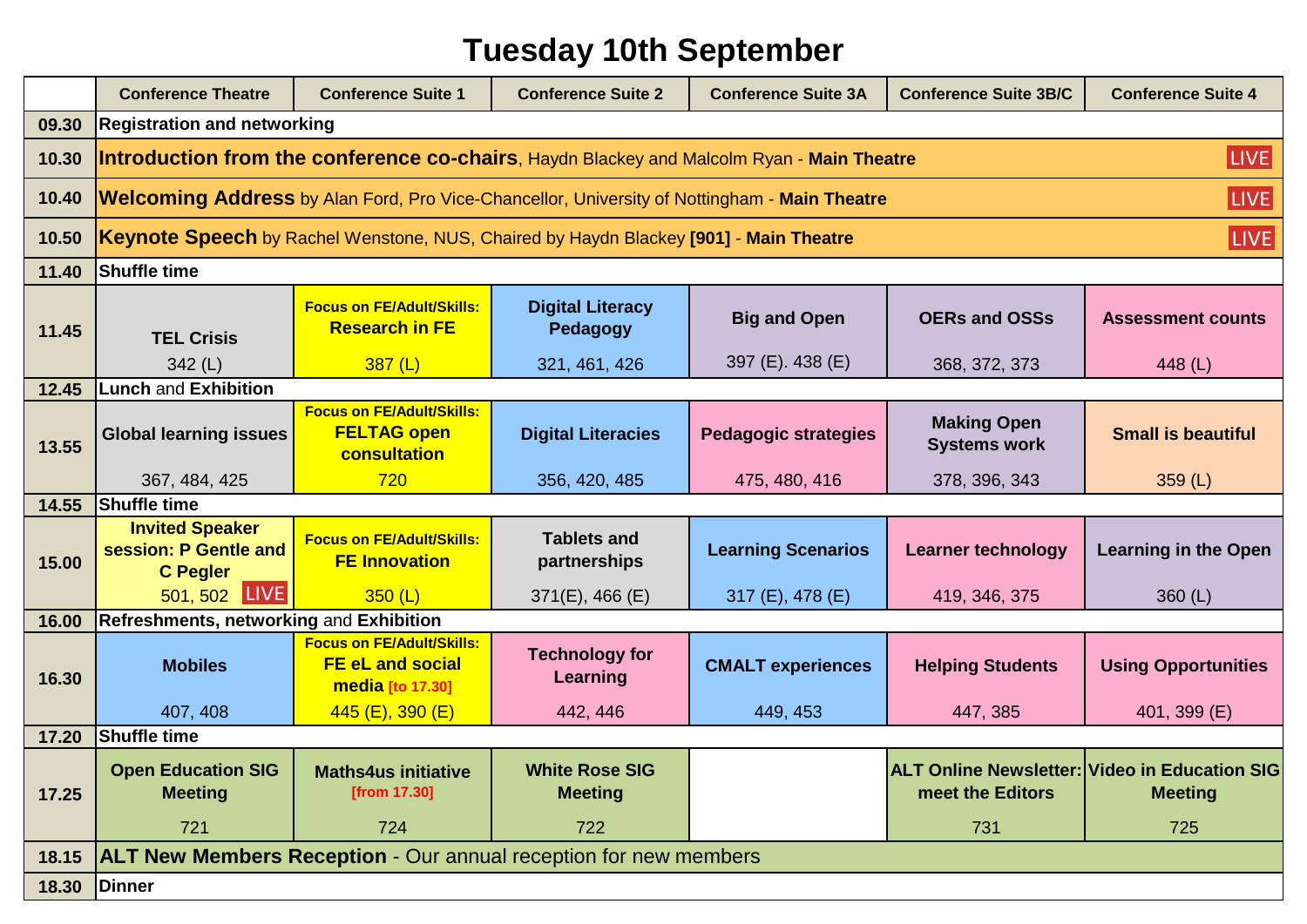## **Wednesday 11th September**

|       | <b>Conference Theatre</b>                                                                 | <b>Conference Suite 1</b>                                         | <b>Conference Suite 2</b>                 | <b>Conference Suite 3A</b>                          | <b>Conference Suite 3B/C</b>               | <b>Conference Suite 4</b>                             |  |
|-------|-------------------------------------------------------------------------------------------|-------------------------------------------------------------------|-------------------------------------------|-----------------------------------------------------|--------------------------------------------|-------------------------------------------------------|--|
| 09.00 | <b>Learning Technologist</b><br>of the Year showcase                                      | <b>Focus on research:</b><br><b>Introduction (0930)</b>           | <b>Changing the Learning</b><br>Landscape | <b>Students and</b><br><b>Innovation</b>            | <b>Learners and A&amp;F</b>                | <b>Elevate Health</b>                                 |  |
|       | 201                                                                                       | 707                                                               | 711                                       | 443 (E), 338(E)                                     | 374 (E), 332 (E)                           | 341(L)                                                |  |
| 10.00 | <b>Shuffle time</b>                                                                       |                                                                   |                                           |                                                     |                                            |                                                       |  |
| 10.05 | <b>Accessibility</b>                                                                      | <b>Focus on research:</b><br><b>UK and global</b><br>developments | <b>Ideas</b>                              | <b>Lecture Capture</b>                              | <b>Moocs</b>                               | <b>Work Based Learning</b><br><b>Maturity Toolkit</b> |  |
|       | 347, 327, 434                                                                             | 334 (R), 351 (R)                                                  | 381, 441, 366                             | 388 (E), 403 (E)                                    | 331, 402, 487                              | 454 (L)                                               |  |
| 11.05 | <b>Networking and Exhibition</b>                                                          |                                                                   |                                           |                                                     |                                            |                                                       |  |
| 11.35 | Is it all about the<br>learner?                                                           | <b>Focus on research:</b><br><b>Innovation working</b>            | <b>Partnerships</b>                       | <b>Authentic learning</b>                           | <b>Lectures and Voices</b>                 | <b>Classroom or</b><br>wherever                       |  |
|       | 456 (L)                                                                                   | 409(R), 429(R)                                                    | 482, 364, 369                             | 412 $(L)$                                           | 410 (E), 335 (E)                           | 473 (E), 393 (E)                                      |  |
| 12.35 | <b>Lunch and Exhibition</b>                                                               |                                                                   |                                           |                                                     |                                            |                                                       |  |
| 13.45 | <b>Invited Speakers: B</b><br><b>Chaloux + L Ragan</b><br>and S MacNeill                  | <b>Focus on research:</b><br><b>Learner perspectives</b>          | Learning<br><b>Environments</b>           | <b>OER Projects</b>                                 | <b>Big Data</b>                            | <b>Students and CMALT</b>                             |  |
|       | 503, 504 LIVE                                                                             | 423(R), 428(R)                                                    | 493 (E), 417(E)                           | 440 (E), 380                                        | 382, 336, 479                              | 377 (E), 460 (E)                                      |  |
| 14.45 | <b>ALT Annual General Meeting [731] - Main Theatre</b>                                    |                                                                   |                                           | <b>Networking and Exhibition in Exhibition Area</b> |                                            |                                                       |  |
| 15.30 | <b>Refreshments and networking</b>                                                        |                                                                   |                                           |                                                     |                                            |                                                       |  |
| 16.00 | <b>LIVE</b><br>Keynote Speech by Wendy Hall, Chaired by Malcolm Ryan [103] - Main Theatre |                                                                   |                                           |                                                     |                                            |                                                       |  |
| 17.00 | <b>ALT Scotland SIG</b><br><b>Meeting</b>                                                 | <b>Focus on research:</b><br><b>How to get published</b>          | <b>East Midlands SIG</b>                  | <b>Inclusive Learning SIG</b><br><b>Meeting</b>     | <b>Certified Members</b><br><b>Meeting</b> | <b>Games and Learning</b><br><b>SIG Meeting</b>       |  |
|       | 202                                                                                       | 709                                                               | 719                                       | 712                                                 | 713                                        | 714                                                   |  |
| 19.00 | Gala Evening to celebrate 20 years of ALT and the Learning Technologist of the Year Award |                                                                   |                                           |                                                     |                                            |                                                       |  |